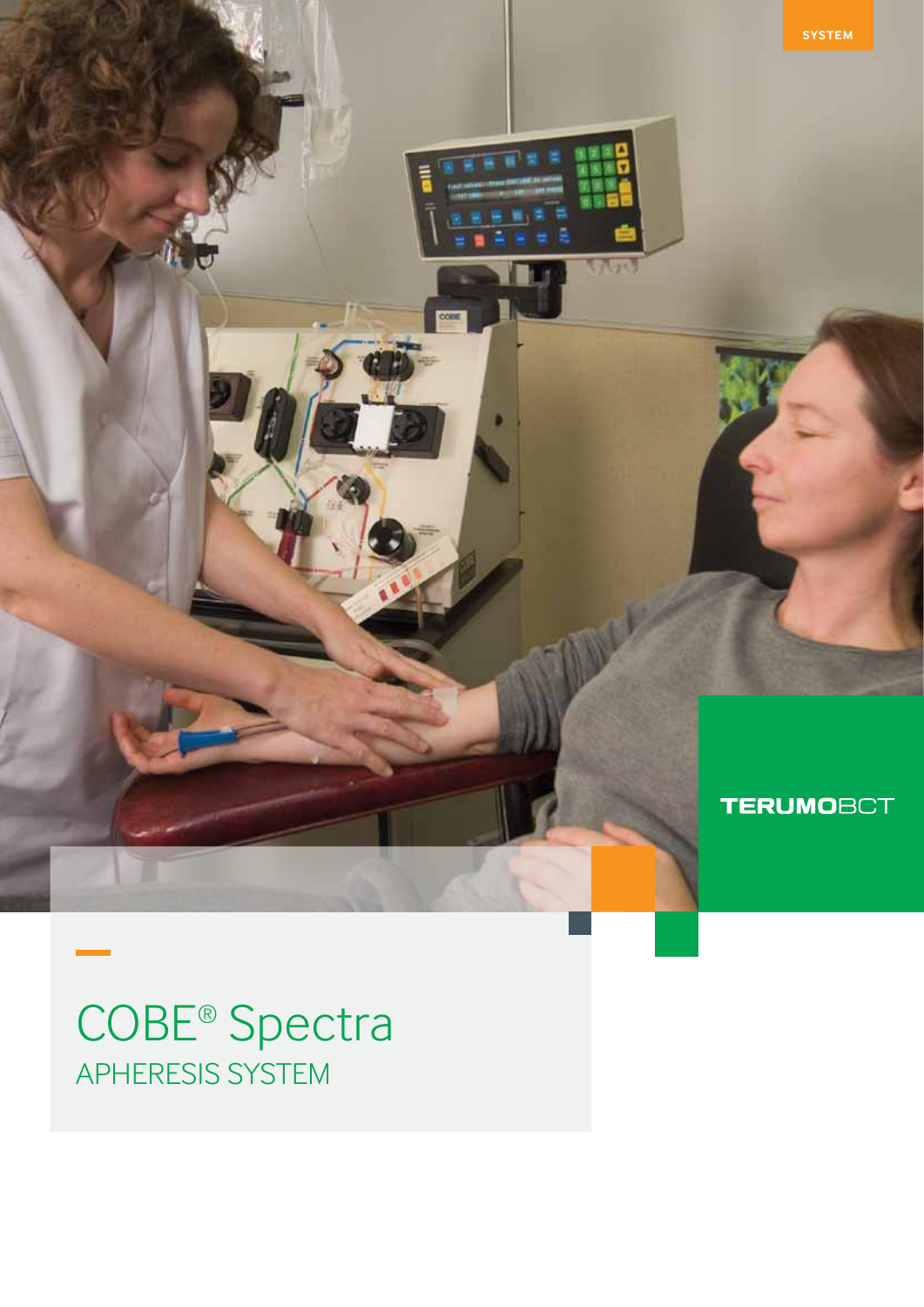# The COBE Spectra apheresis system

# **Your connection to apheresis versatility**

# **Connect with the outcomes you're looking for**

You put a great deal of hard work and dedication into caring for your patients. At Terumo BCT, we'd like to help. Which is why we created the COBE Spectra system, offering flexible solutions in cell therapy, therapeutic apheresis and transfusion medicine. The COBE Spectra system is the most widely used platform in its field, and we're continuing to find ways to enhance its performance. The COBE Spectra system continues to set new standards, with sophisticated algorithms that tailor procedures to the physiology of both donor and patient.

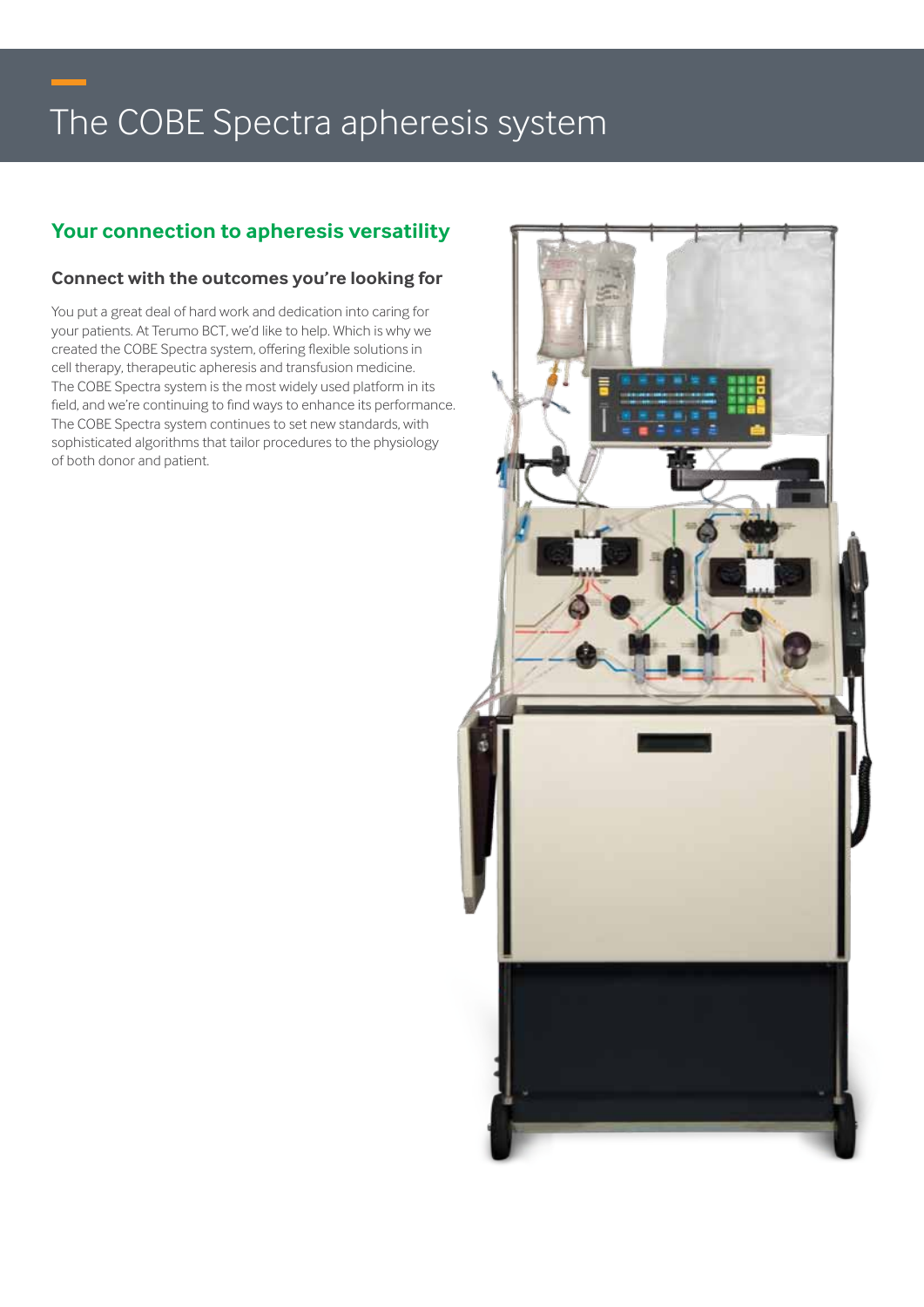# **Expanding therapeutic applications**

**No matter what your needs are, we deliver solutions that will link you to the right therapy outcomes.** 

#### **We've changed the way you deliver patient care**

One of the COBE Spectra system's greatest advantages lies in unique technology that lets you perform a variety of procedures on one platform.

You can choose between different procedures and options as the need arises. COBE Spectra's procedural flexibility lets you use the machine in different departments of your blood center or hospital, making it cost-effective. Plus having all procedures on one platform means less training for your staff, which helps increase your operation's efficiency.

#### **A history of firsts**

Over the years, the COBE Spectra system has been first in many areas, all leading to the consistency and process control you need.

For example, the COBE Spectra system was the first centrifugal separation device to introduce therapeutic plasma exchange (TPE) with automated fluid balance and anticoagulant (AC) management controls.

We led the way with sophisticated algorithms that tailor therapeutic procedures and donations to the patient's and donor's total blood volume, as well as their hematocrit and platelet precounts. We were the first with procedure results screens to aid in process control and consistency.

Terumo BCT also pioneered the unique LRS® chamber, with technology that allows online, process-controlled leukoreduction.

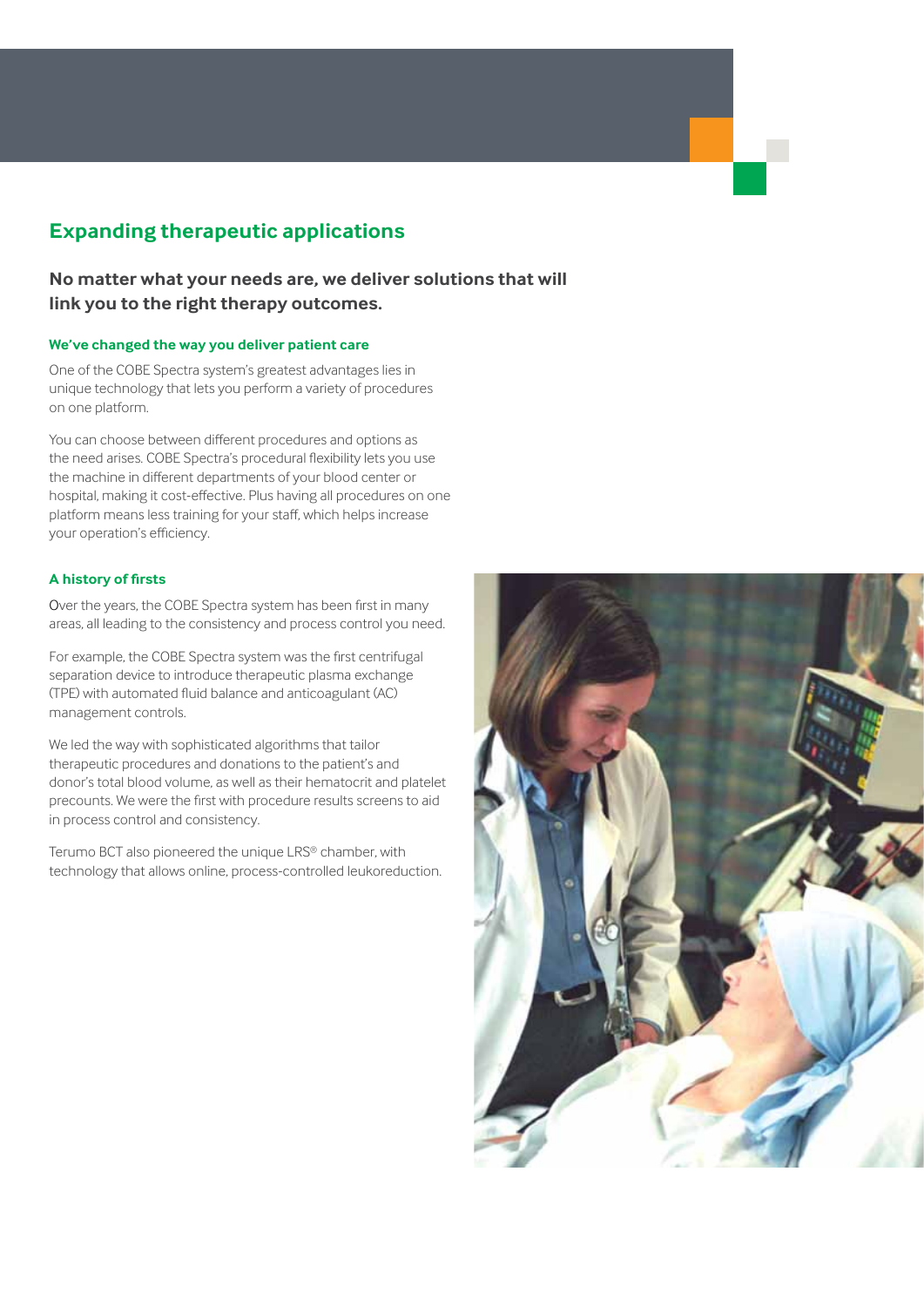# Your connection to cell therapy

Patients and procedures are unique. With our numerous procedure choices, you can provide solutions for all sorts of patient types. The COBE Spectra system's flexible interface control and flow rate options allow you to customize each procedure to match your specific patient needs.

The COBE Spectra AutoPBSC protocol offers hands-free options for busy centers by performing stem cell collection\* automatically. It also allows low extracorporeal volumes (ECVs) for small patients.

Our Mononuclear Cell (MNC)\* Collection program offers customized control for independent command over MNC collections. Also, it's ideal for large-volume leukapheresis, so you can obtain the high yields and transplantation doses needed for patient care.

The COBE Spectra system has the flexibility to collect donor granulocytes\* and lymphocytes, as well as perform bone marrow processing (BMP). Automated procedure controls help reduce the risk of cross-cellular contamination of collections and enhance safety by minimizing donor and patient platelet loss.

Today, the COBE Spectra system is the tried and true leader in stem cell therapy.





**Autologous or allogeneic peripheral blood stem cells**

**Bone Marrow**

**Mononuclear Cells**

**Granulocytes**

\* Polymorphonuclear cells, such as granulocytes, and monocuclear cells, such as stem cells, for transfusion are not biological products licensed by the US Food & Drug Administration. Terumo BCT makes no claims for the efficacy of these products.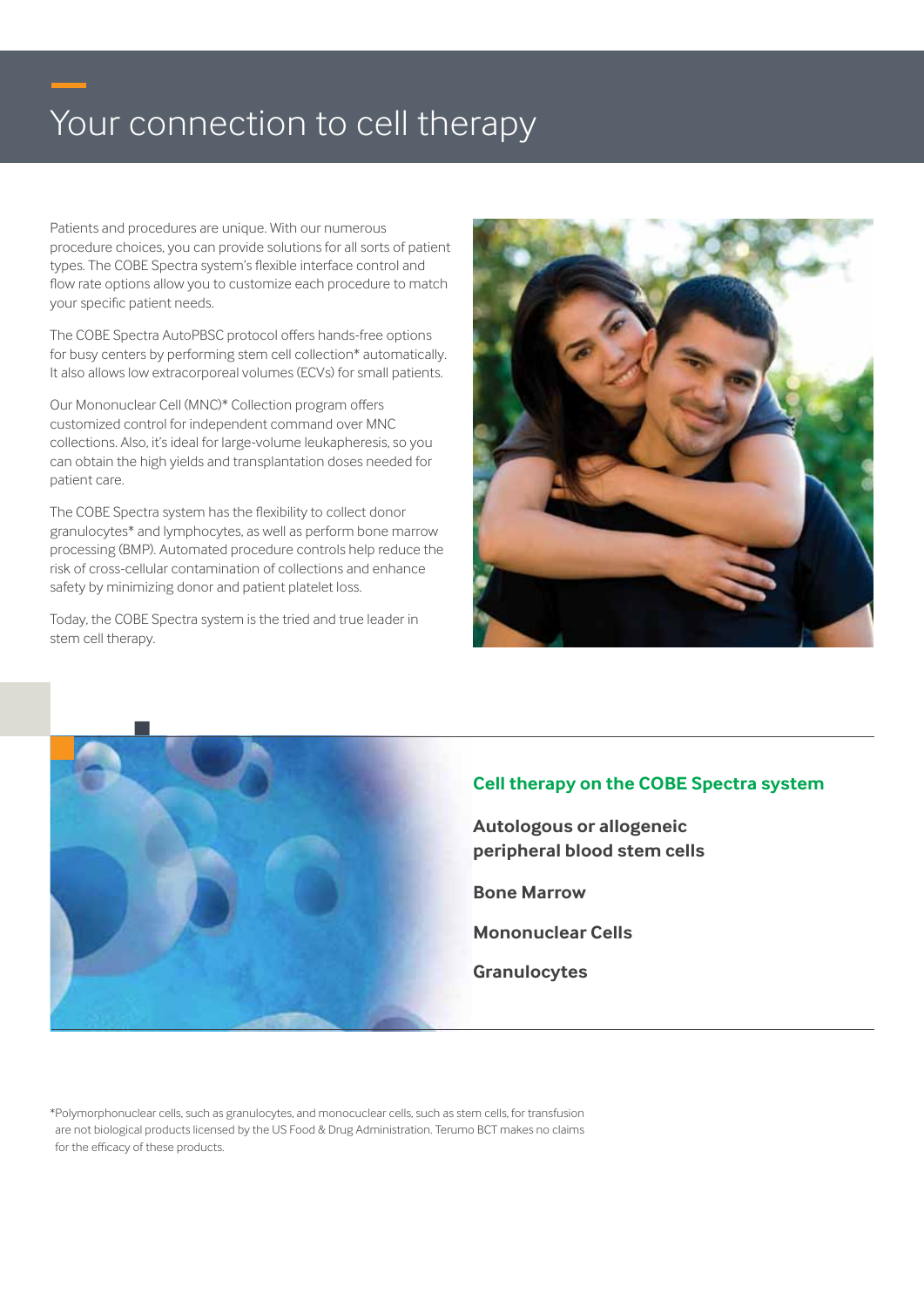# Your connection to therapeutic apheresis



### **Therapeutic Plasma Exchange (TPE)**

Proof of our trusted leadership is the fact that most TPE procedures in the world today are performed on COBE Spectra systems. The system removes diseased elements, autoantibodies, alloantibodies and immune complexes in a variety of conditions. Customized performance is based upon the patient's characteristics. And as a result of low platelet losses on plasma exchanges and low ECV, patient safety and outcomes are optimized.

### **Red Blood Cell Exchange (RBCX)**

We built the COBE Spectra system with more automated capabilities in RBCX procedures than ever before. Enter the known patient information and desired result, and the system automatically controls fluid and red cell mass balance to match the desired outcomes. You can remove diseased red blood cells or perform red cell depletions — efficiently and accurately.

### **More therapeutic functions**

In addition to its many other functions, the COBE Spectra system also performs WBC and platelet depletions, and lymphoplasma exchange, making it even more flexible in a therapeutic environment.

Clearly, the COBE Spectra system is the most flexible therapeutic apheresis system on the market today. It all starts with process control, which monitors pump rates, fluid balances, volumes and AC management for enhanced safety. The COBE Spectra system's built-in algorithms accommodate each patient's total blood volume and hematocrit, while its effective procedures can be delivered with minimal operator intervention. This frees you and your staff to focus on your patients, not on the technology.

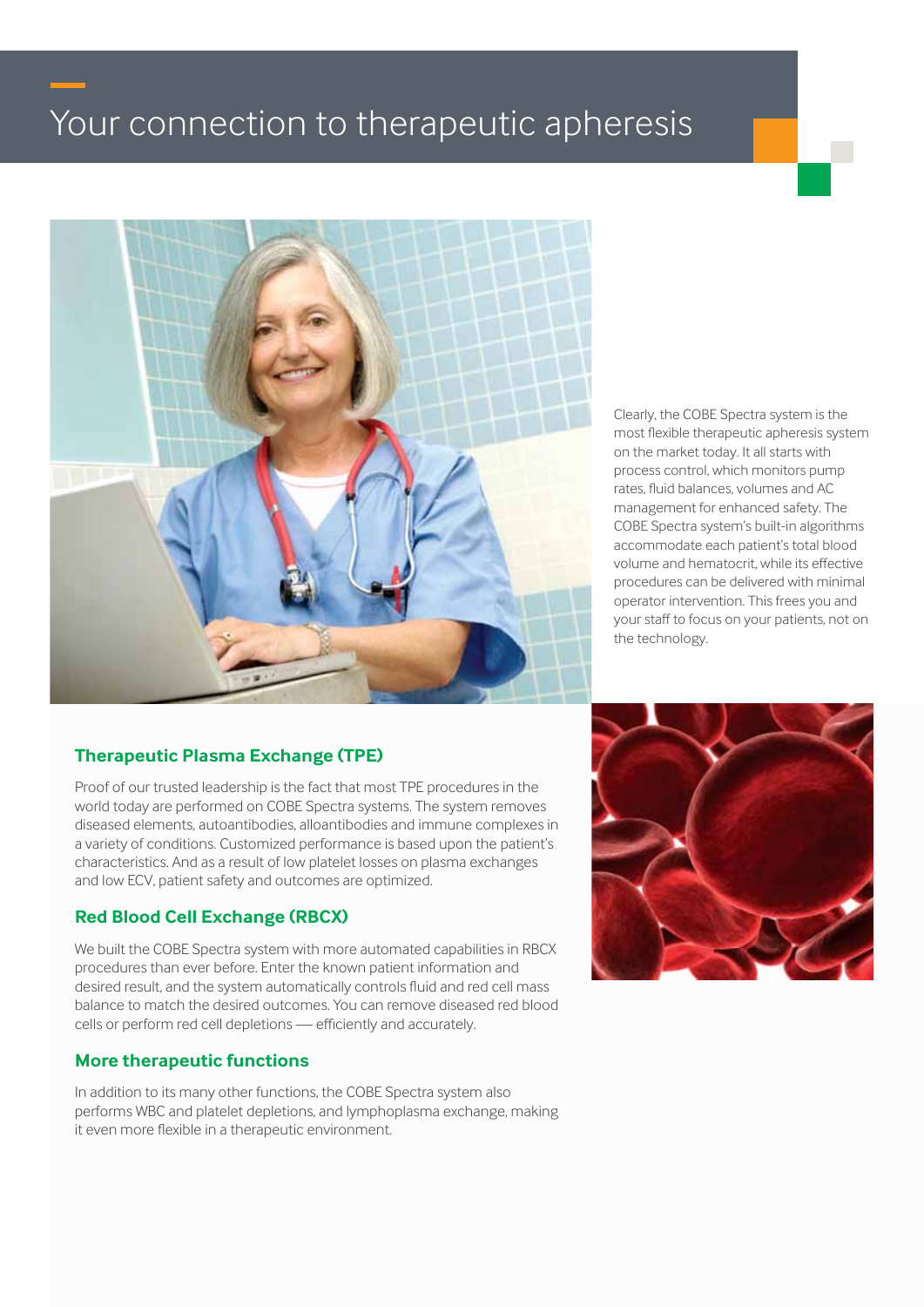# Your connection to transfusion medicine

# **Exclusive LRS technology for platelets allows online process control for leukoreduction**

At Terumo BCT, we engineered the COBE Spectra system to cost-effectively provide high-quality leukoreduced platelet and plasma<sup>+</sup> products.

The flexibility of the system allows you to choose between therapeutic needs or transfusion medicine requirements. Precise procedure controls reduce costs and increase your productivity.

The COBE Spectra system provides a clear advantage in quality and process control. With LRS platelets, you can easily confirm that a transfusable, prestorage leukoreduced product has been successfully collected.

And since the system can provide double platelet products (DPPs) from a single donor, you can efficiently collect two single-donor platelet transfusions during one apheresis procedure.

### **Connect to quality and safety**

During our development and evolution of the COBE Spectra system we've always kept the comfort and safety of donors and patients a top priority. We worked hand-in-hand with customers like you to make sure the COBE Spectra system provides the highest-quality blood product.

### **Better outcomes start here**

Hospitals around the world use the COBE Spectra system for the collection of high-quality blood products, collected efficiently and accurately.

Because the COBE Spectra system lets you customize procedures to fit your needs, it gives you flexibility in cell therapy, therapeutic apheresis and transfusion medicine. You also benefit from customer support, from initial implementation to ongoing consultation.

At Terumo BCT, we stand ready to be your valued partner. And the COBE Spectra system is a vital part in making our partnership with you a strong and lasting one.



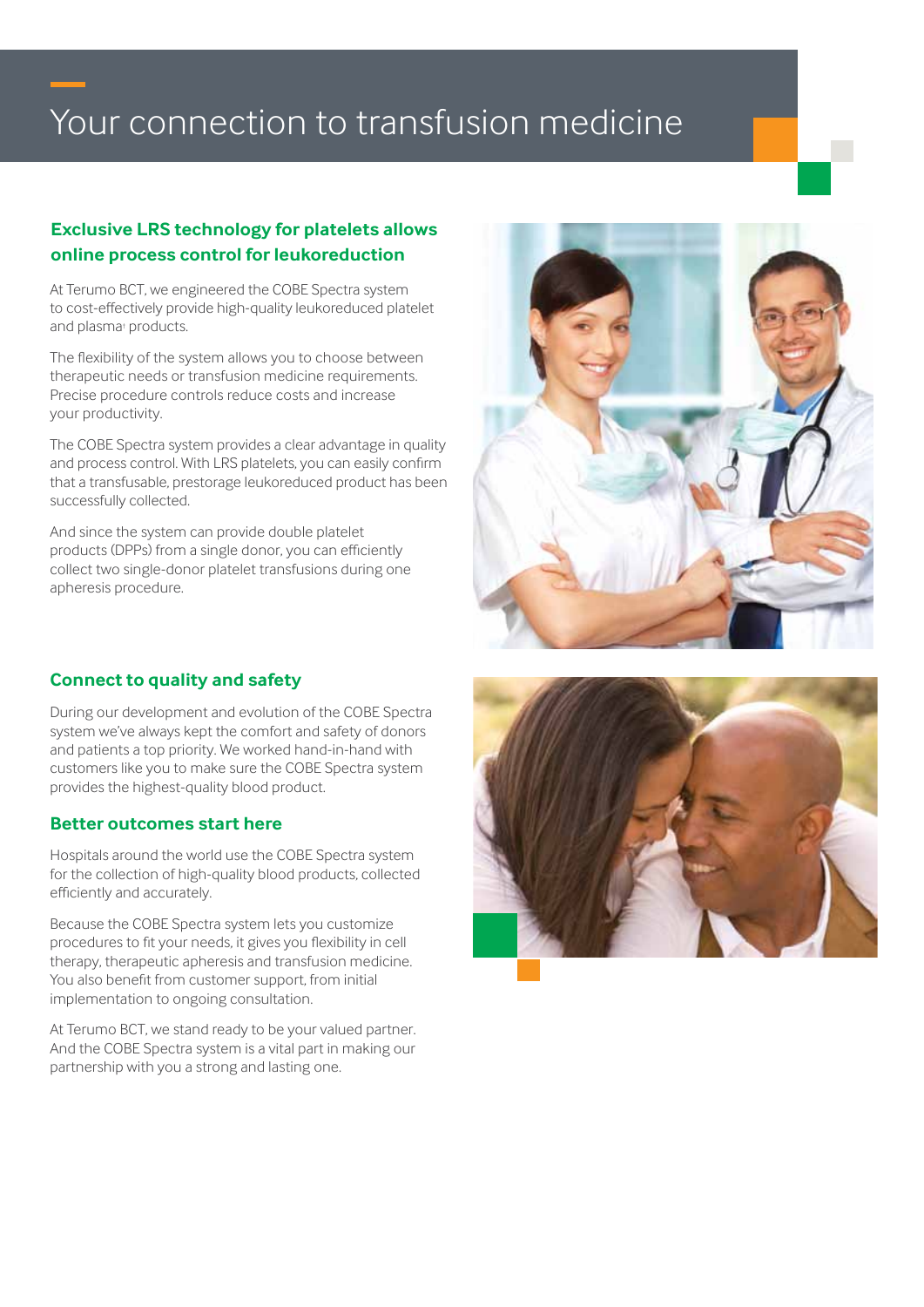F